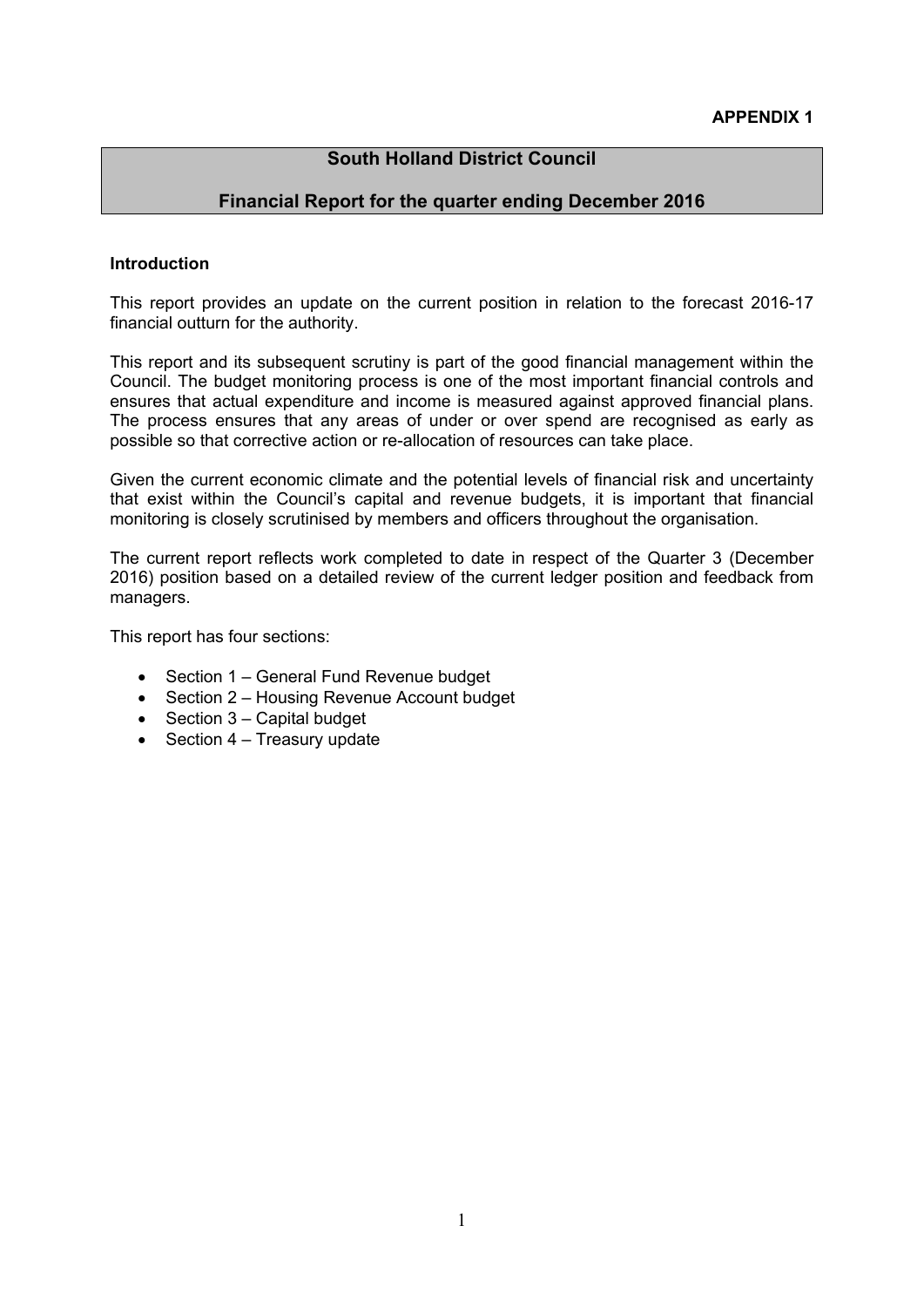## **Section 1 – General Fund Revenue Budget**

The table below details the forecast outturn against the revised budget for 2016-17 of £11.594m. Significant variances are detailed in Table 2. The forecast outturn is estimated at £0.237m (surplus), below the original budget.

## **Table 1 - Forecast Revenue Outturn**

|                                                                     | Original       | <b>Revised</b> | <b>Forecast</b> | <b>Forecast</b> |
|---------------------------------------------------------------------|----------------|----------------|-----------------|-----------------|
|                                                                     | <b>Budget</b>  | <b>Budget</b>  | <b>Outturn</b>  | <b>Variance</b> |
|                                                                     | £'000          | £'000          | £'000           | £'000           |
| <b>Commercialisation</b>                                            |                |                |                 |                 |
| Commercialisation                                                   | 160            | 129            | 117             | (12)            |
| <b>Economic Development</b>                                         | 142            | 175            | 170             | (5)             |
| <b>Environmental Health</b>                                         | 630            | 621            | 670             | 49              |
| Finance                                                             | 866            | 843            | 854             | $\overline{11}$ |
| <b>Revenues and Benefits</b>                                        | 781            | 781            | 749             | (32)            |
| <b>Total - Commercialisation</b>                                    | 2,579          | 2,549          | 2,560           | 11              |
| <b>Place</b>                                                        |                |                |                 |                 |
| Assets and Property                                                 | 72             | 63             | 77              | 14              |
|                                                                     | 135            | 107            |                 |                 |
| <b>Building Control</b>                                             |                |                | 104             | (3)             |
| <b>Community Development</b>                                        | 1,903          | 1,837          | 1,975           | 138             |
| Housing                                                             | 451            | 443            | 450             | $\overline{7}$  |
| <b>Environmental Services</b>                                       | 2,872          | 2,915          | 3,242           | 327             |
| Planning                                                            | 32             | (40)           | (282)           | (242)           |
| <b>Total - Place</b>                                                | 5,465          | 5,325          | 5,566           | 241             |
|                                                                     |                |                |                 |                 |
| <b>Strategy and Governance</b>                                      |                |                |                 |                 |
| Corporate Improvement and                                           |                |                |                 |                 |
| Performance                                                         | 76             | 71             | 75              | 4               |
| Communications                                                      |                | (10)           | 3               | 13              |
| Corporate Management                                                | 270            | 489            | 587             | 98              |
| <b>Democratic Services</b>                                          | 1,170          | 1,086          | 1,079           | (7)             |
| <b>HR</b>                                                           | 442            | 442            | 435             | (7)             |
| IT and Customer Services                                            |                | (3)            | 105             | 108             |
| <b>Total - Strategy and Governance</b>                              | 1,958          | 2,075          | 2,284           | 209             |
|                                                                     |                | 322            |                 |                 |
| <b>Corporate Contingency</b><br>Internal Drainage Boards and Parish | $\blacksquare$ |                |                 | (322)           |
| Precepts                                                            | 2,988          | 2,988          | 2,988           |                 |
| <b>Transfers to/from Reserves</b>                                   | (615)          | (715)          | (381)           | 334             |
|                                                                     | (206)          | (206)          | (138)           |                 |
| Investment Income                                                   |                | (744)          |                 | 68              |
| <b>Capital Adjustments</b>                                          | (575)          |                | (1, 195)        | (451)<br>90     |
| <b>Total Cost of Services</b>                                       | 11,594         | 11,594         | 11,684          |                 |
| <b>Financing</b>                                                    |                |                |                 |                 |
| <b>Government Grants</b>                                            | (3, 558)       | (3, 558)       | (3, 558)        |                 |
| <b>Council Tax</b>                                                  | (5,272)        | (5,272)        | (5, 272)        |                 |
| <b>Retained Business Rates</b>                                      | (2,764)        | (2,764)        | (3,091)         | (327)           |
| <b>Total Financing</b>                                              | (11, 594)      | (11, 594)      | (11, 921)       | (327)           |
|                                                                     |                |                |                 |                 |
| <b>Variance</b>                                                     | ۰              | $\blacksquare$ | (237)           | (237)           |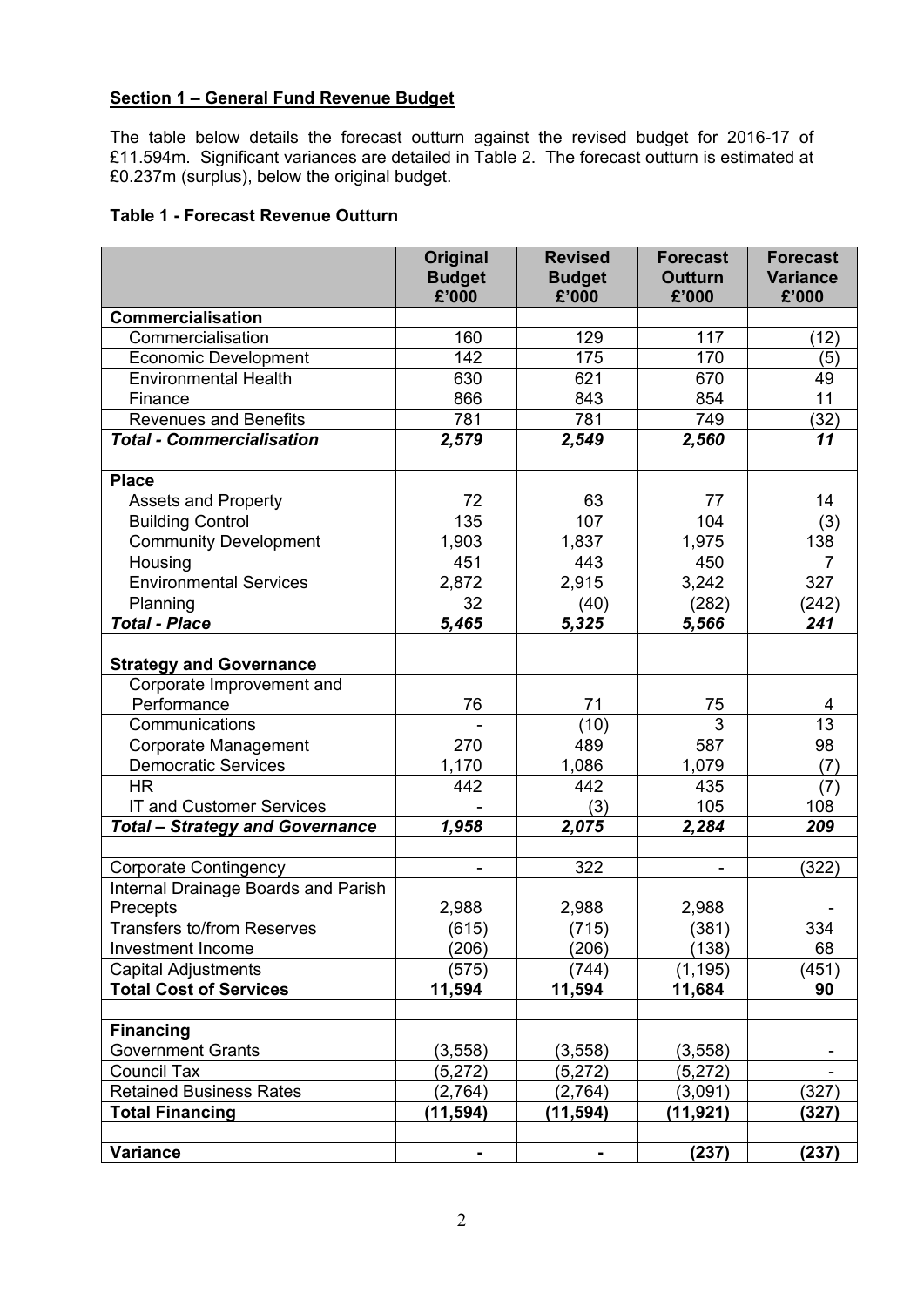The table below shows a summary of some of the main variances within the General Fund. Business partners are currently working with Budget managers, setting 2017-18 estimates continuing work on recurring variances and ongoing savings.

| <b>Major variances</b>                      | <b>Expenditure</b><br>(under)<br>over budget | <b>Income</b><br>(over)<br>under<br>budget | <b>Total Under</b><br>$/$ (over)<br>budget<br>£'000 | <b>Comments</b>                                                                                                                                                                                                                                                                                                                                                                                                                                                                                      |
|---------------------------------------------|----------------------------------------------|--------------------------------------------|-----------------------------------------------------|------------------------------------------------------------------------------------------------------------------------------------------------------------------------------------------------------------------------------------------------------------------------------------------------------------------------------------------------------------------------------------------------------------------------------------------------------------------------------------------------------|
|                                             | £'000                                        | £'000                                      |                                                     |                                                                                                                                                                                                                                                                                                                                                                                                                                                                                                      |
| Recurrent service budget<br>savings         | (322)                                        |                                            | (322)                                               | Various in year budget saving adjustments were made across a wide variety of<br>service areas (e.g. £100k increased planning income, £53k reduced budgets on<br>vehicle and transport costs, £102k across various supplies and services and £24k<br>on third party payments). These budget adjustments have been taken into a<br>corporate area as an in year saving. (These savings will only be reflected in the<br>2017-18 estimates where they are deemed to be achievable on an ongoing basis). |
| <b>Employee Costs</b>                       | 106                                          |                                            | 106                                                 | Employee costs are currently forecast £106k over budget. Further work is underway<br>to determine the final impact on the General Fund.                                                                                                                                                                                                                                                                                                                                                              |
| <b>Premises Costs</b>                       | 55                                           |                                            | 55                                                  | Repairs and maintenance £19k over (Ayscoughfee gardens and West Marsh Road<br>depot)<br>Homelessness housing units - £11k over on void repairs and decorations<br>Electricity and gas £12k over - Ayscoughfee Hall                                                                                                                                                                                                                                                                                   |
| <b>Members Allowances</b>                   | 15                                           |                                            |                                                     | 15   Allowances increased for members after budget agreed for the year                                                                                                                                                                                                                                                                                                                                                                                                                               |
| Impairment Allowance for<br>bad debts       | (50)                                         |                                            | (50)                                                | Increased value of £23k for Sundry debts offset by a reduced value of £73k in<br>council tax and housing benefit overpayments                                                                                                                                                                                                                                                                                                                                                                        |
| Lincs legal and other legal<br>costs        | 9                                            |                                            | 9                                                   | Mainly in Planning                                                                                                                                                                                                                                                                                                                                                                                                                                                                                   |
| <b>Banking Charges</b>                      | 15                                           |                                            | 15 <sup>15</sup>                                    | Card payment charges and banking costs - budget set too low compared to<br>previous years outturn levels of spend                                                                                                                                                                                                                                                                                                                                                                                    |
| Licence fees                                | 18                                           |                                            | 18                                                  | Car parking enforcement - contract to pay for administration of enforcement notices<br>but no notices being issued so no offsetting income.                                                                                                                                                                                                                                                                                                                                                          |
| <b>Professional and Contractors</b><br>Fees | (30)                                         |                                            | (30)                                                | Mainly in planning and land charges – reduced estimated use of these services                                                                                                                                                                                                                                                                                                                                                                                                                        |
| Planning Income                             |                                              | (200)                                      | (200)                                               | Planning income at end of December is £762k compared to full year revised budget<br>of £700k. £900k is estimated full year income. General uplift in activity.                                                                                                                                                                                                                                                                                                                                       |
| <b>Building Control Fees</b>                |                                              | (20)                                       | (20)                                                | General uplift in activity                                                                                                                                                                                                                                                                                                                                                                                                                                                                           |
| HB Admin grant                              |                                              | (12)                                       | (12)                                                | Local Council Tax Scheme grant budget set too low compared to amount notified<br>after budgets agreed.                                                                                                                                                                                                                                                                                                                                                                                               |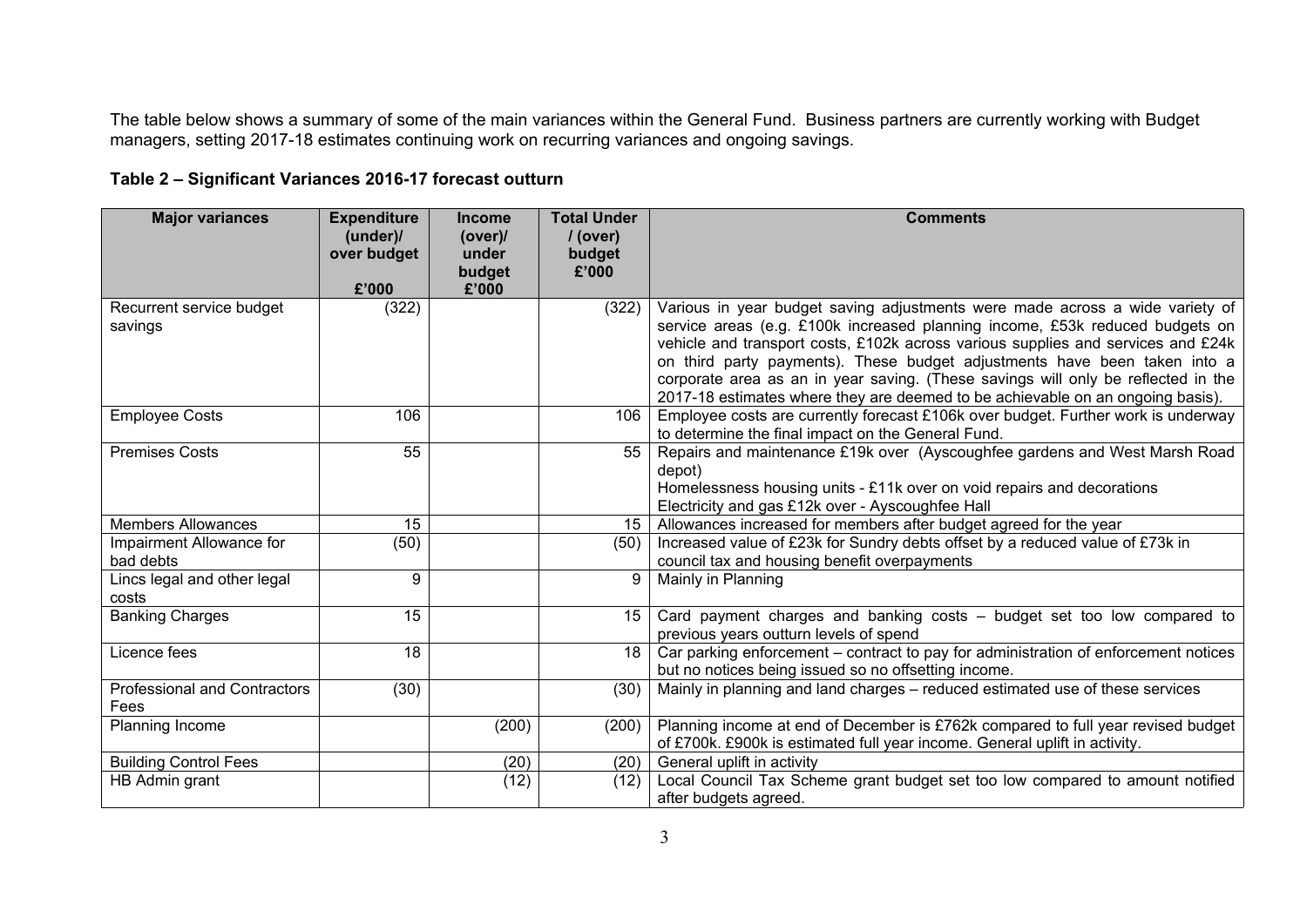| <b>Major variances</b>                                     | <b>Expenditure</b><br>(under)<br>over budget<br>£'000 | <b>Income</b><br>(over)<br>under<br>budget<br>£'000 | <b>Total Under</b><br>/ (over)<br>budget<br>£'000 | <b>Comments</b>                                                                                                                                                                               |
|------------------------------------------------------------|-------------------------------------------------------|-----------------------------------------------------|---------------------------------------------------|-----------------------------------------------------------------------------------------------------------------------------------------------------------------------------------------------|
| Interest Income                                            |                                                       | 68                                                  | 68                                                | General Fund's share of reduced forecast for returns on investments (Rates<br>reduced in the market and impact of interim investment policy limiting investments<br>to a maximum of 1 month). |
| Court Income                                               |                                                       | 55                                                  | 55                                                | Budget increased in 2016-17 by £30k compared to levels of income achieved in<br>2015/16 – Not expected to be able to deliver this increased level of income.                                  |
| Net of other variances<br>across income and<br>expenditure | (13)                                                  | (2)                                                 | (15)                                              |                                                                                                                                                                                               |
| Use of Reserves                                            | 334                                                   |                                                     | 334                                               | Transfer of additional NNDR levy to Council Tax Reserve for use to offset 2017-18<br>deficit                                                                                                  |
| Net Funding variance                                       |                                                       | (327)                                               | (327)                                             | Reduced NNDR levy due to increased set aside for Power Station appeals (£325k)<br>and other net movements across Council Tax and Business Rates (£2k).                                        |
| <b>Total variations to Budget</b>                          | 137                                                   | (438)                                               | (301)                                             |                                                                                                                                                                                               |
| Compensation claim                                         | 64                                                    |                                                     | 64                                                | Local Government Ombudsman local settlement compensation payment. £6k to be<br>met from in year Planning Service revenue savings and balance from General Fund<br>Reserve (£64k)              |
|                                                            | 201                                                   | (438)                                               | (237)                                             |                                                                                                                                                                                               |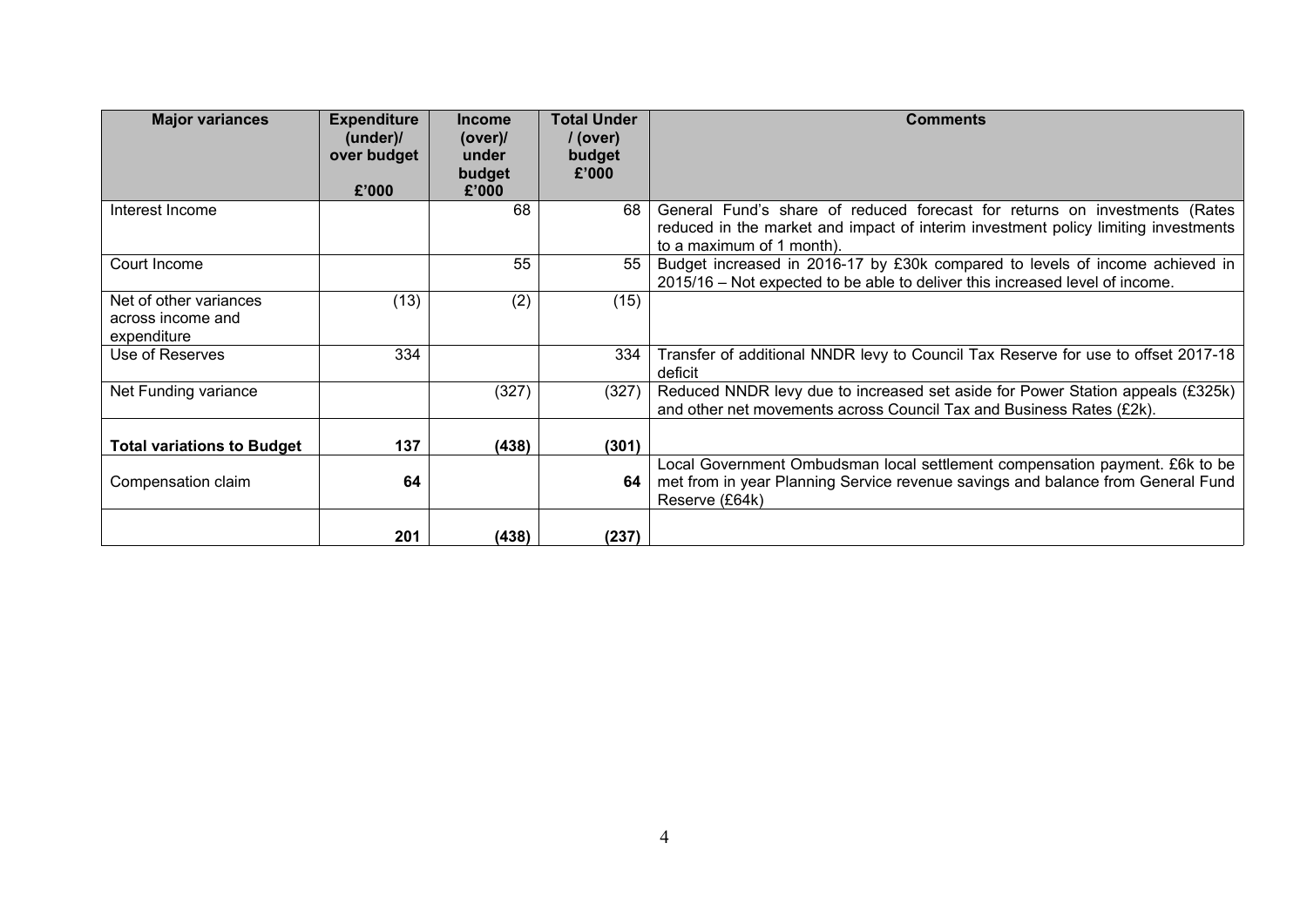### **Table 3 - GENERAL FUND RESERVES**

| <b>Reserve</b>                       | <b>Balance</b><br>1 April<br>2016<br>£'000 | <b>Transfers</b><br>to<br><b>Reserves</b><br>£'000 | <b>Transfer</b><br>from<br><b>Reserve</b><br>£'000 | <b>Balance</b><br>31 March<br>2017<br>£'000 |
|--------------------------------------|--------------------------------------------|----------------------------------------------------|----------------------------------------------------|---------------------------------------------|
| <b>General Fund Working Balance</b>  | 2,064                                      | 301                                                | (64)                                               | 2,301                                       |
|                                      |                                            |                                                    |                                                    |                                             |
| <b>Specific Reserves</b>             |                                            |                                                    |                                                    |                                             |
| <b>Council Tax Reserve</b>           | 2,704                                      | 341                                                | (1,508)                                            | 1,537                                       |
| <b>Insurance Reserve</b>             | 220                                        |                                                    |                                                    | 220                                         |
| <b>Investment and Growth Reserve</b> | 3,305                                      | 1,569                                              | (50)                                               | 4,824                                       |
| <b>Moving Forward Reserve</b>        | 973                                        |                                                    | (694)                                              | 279                                         |
| Replacement and Refurbishment        |                                            |                                                    |                                                    |                                             |
| Reserve                              | 239                                        | 136                                                | (175)                                              | 200                                         |
| <b>Total - Specific Reserves</b>     | 7,441                                      | 2,046                                              | (2, 427)                                           | 7,060                                       |

#### **Investment and Growth Reserve**

The contribution to the reserve represents New Homes Bonus grant received in year less £286k which has been used to support in year General Fund expenditure. This reserve will be used in future years to support the Council's capital expenditure.

#### **Council Tax Reserve**

An amount of £970k has been transferred from the council tax reserve to offset the Collection Fund NNDR deficit recognised in the General Fund in 2016-17 with an additional £268k to offset an anticipated NHS Mandatory Relief claim being received by the Council. Further transfers from the reserve are expected to finance Local Development Plan Costs (£75k) and Pride project expenditure (£100k).

### **Additional information to support forecasts:**

#### **1. Spalding Special Expenses**

Expenditure relating to Spalding Special expenses forms part of the Council's General Fund budget and is included in Table 1 above. The approved budget for 2016-17 is £200,782, which is funded by Spalding Taxpayers, which gives a Band D charge for the financial year of £22.99. There are no significant issues to report in Quarter 3.

#### **2. External Funding - Collection Funds**

#### **Council Tax**

The Council Tax collection fund account has a forecast surplus of £510k, with SHDC's share being £61k.

#### **Business Rates**

The Business Rates collection fund account has a forecast deficit of £1.432m, with SHDC's share being £573k. The current net rates payable position is £512k higher than estimated at NNDR1, £763k estimated for mandatory relief for NHS appeals not now pursued contributes to this. The increase in provision for appeals for 2016-17 is £3.200m; £2.715m of this is due to increases in the provision for the two power stations (see below).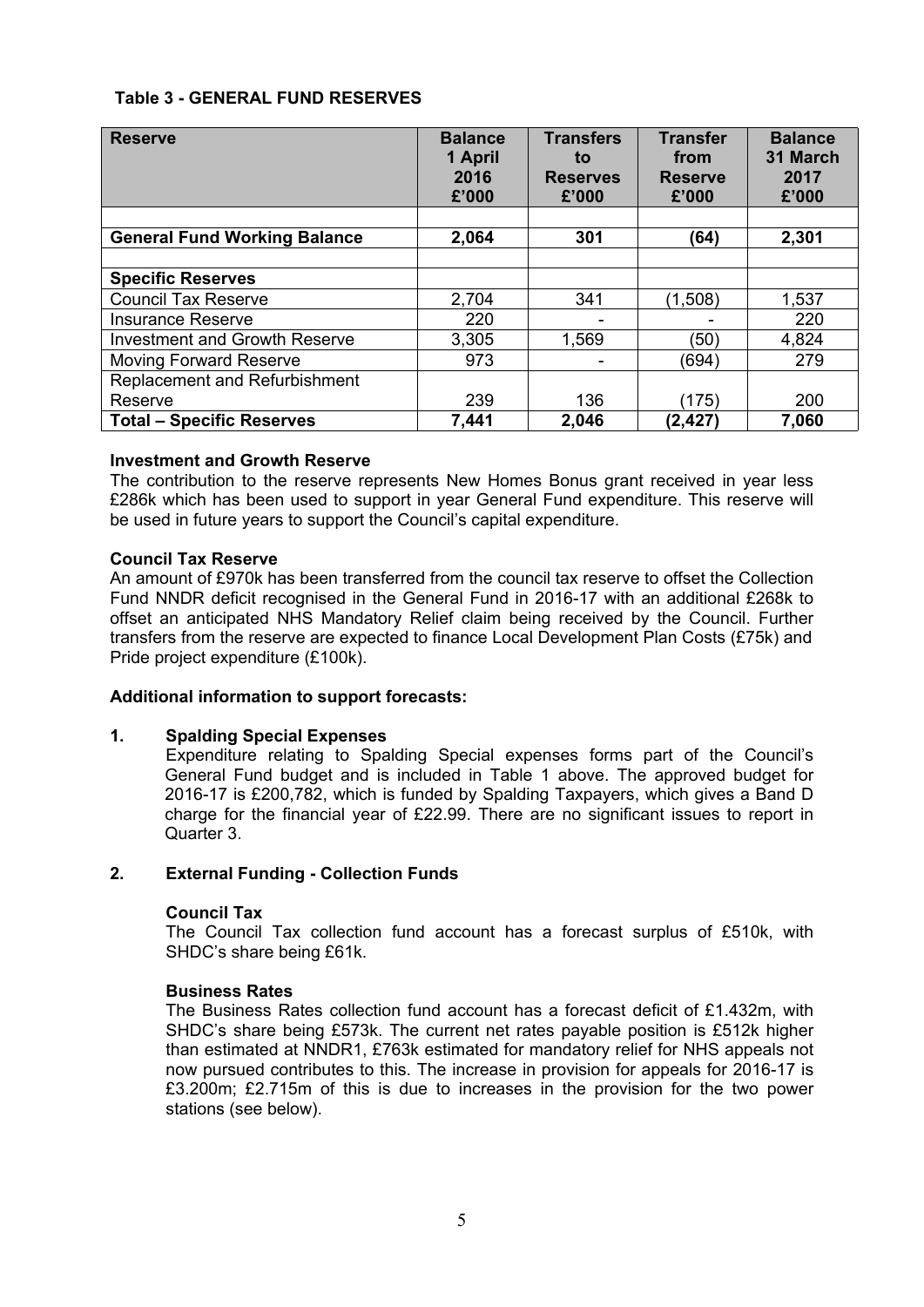#### **Business Rates – Power Stations**

SHDC use a third party, Analyse Local, to estimate the potential losses as a result of appeals against rateable values of properties, based on comparable cases nationwide. The provision for appeals for the two power station assessments was £2.523m at 31st March 2016, based on an estimated reduction in rateable value of just over 7%, with appeals backdated to 01/04/2010. The Sutton Bridge power station assessment has been amended during 2016-17, to include the pipeline to the power station within this assessment, although this has not increased the rateable value. The information from Analyse is used to calculate the revised appeals provision on a monthly basis, and the power stations are being closely monitored, with additional provisions being provided during the year of £2.715m. This takes into account the additional provision required for 2016-17, and also an increase in the estimated potential rateable value decrease, to 10.1% for Spalding, and 14.7% for Sutton Bridge. The forecast provision required for both power stations at 31st March 2017 of £5.237m is 77% of the total provision of £6.845m.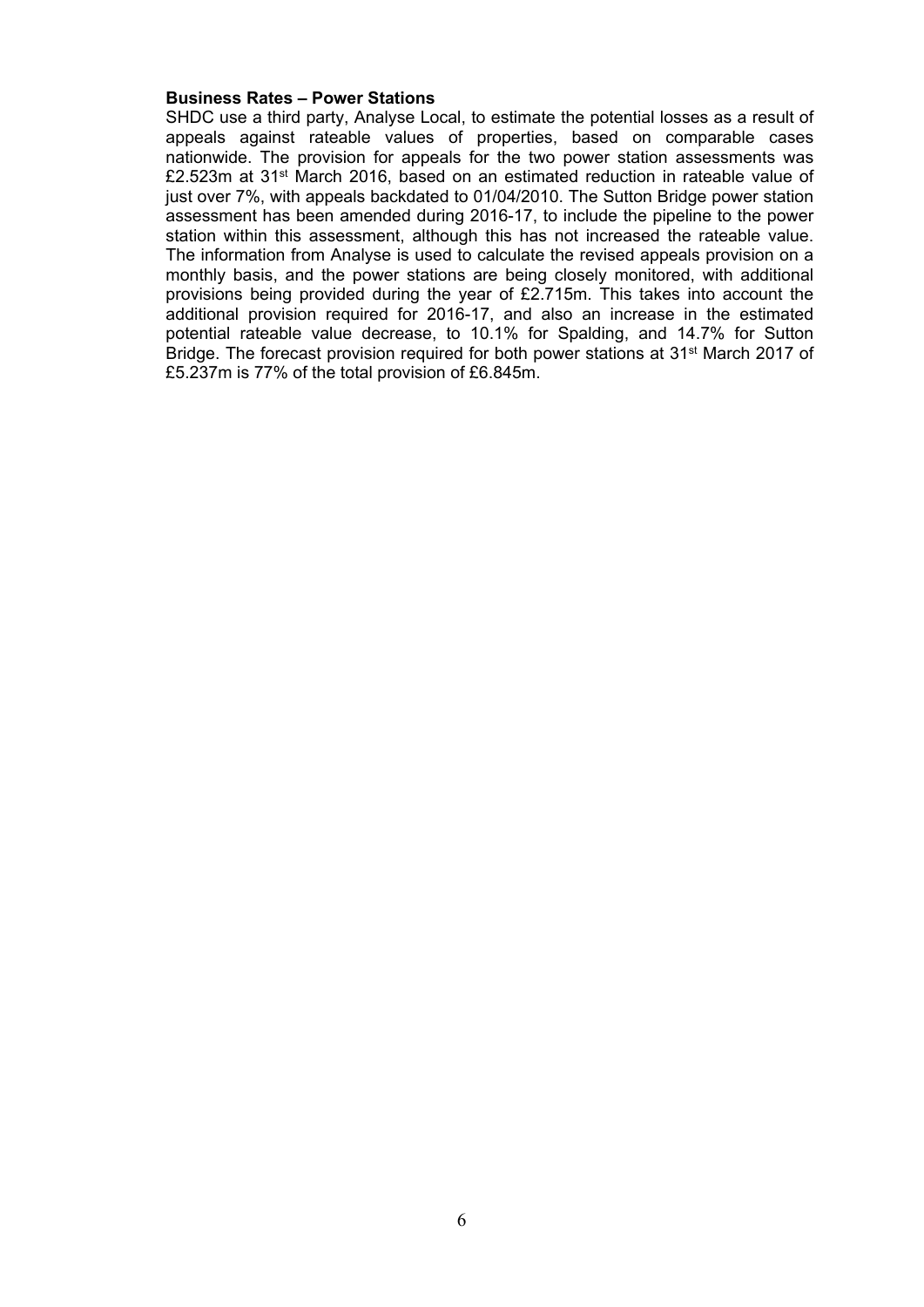## **Section 2 – Housing Revenue Account Budget**

The table below details the forecast outturn against the original budget for 2016-17.

| Table 4 - HRA Forecast Revenue Outturn |  |  |  |
|----------------------------------------|--|--|--|
|----------------------------------------|--|--|--|

| Area                                       | <b>Original</b><br><b>Budget</b><br>£'000 | <b>Revised</b><br><b>Budget</b><br>£'000 | <b>Forecast</b><br><b>Outturn</b><br>£'000 | <b>Forecast</b><br><b>Variance</b><br>£'000 |
|--------------------------------------------|-------------------------------------------|------------------------------------------|--------------------------------------------|---------------------------------------------|
| Rent Income - Dwellings                    | (15, 233)                                 | (15, 233)                                | (15, 300)                                  | (67)                                        |
| <b>Charges for Services and Facilities</b> | (948)                                     | (1, 129)                                 | (1, 135)                                   | (6)                                         |
| <b>Contributions to Expenditure</b>        | (68)                                      | (37)                                     | (51)                                       | (14)                                        |
| Other Income                               | (13)                                      |                                          |                                            |                                             |
| <b>Total Income</b>                        | (16, 262)                                 | (16, 399)                                | (16,486)                                   | (87)                                        |
|                                            |                                           |                                          |                                            |                                             |
| Repairs and Maintenance                    | 2,726                                     | 2,877                                    | 2,789                                      | (88)                                        |
| Supervision and Management                 | 4,700                                     | 4,678                                    | 4,508                                      | (170)                                       |
| Rents, rates, taxes and other charges      | 49                                        | 57                                       | 49                                         | (8)                                         |
| Depreciation                               | 1,595                                     | 1,595                                    | 2,296                                      | 701                                         |
| Debt management expenses                   | 75                                        | 75                                       | 75                                         |                                             |
| Movement in the allowance for bad          |                                           |                                          |                                            |                                             |
| debts                                      | 120                                       | 120                                      | 120                                        |                                             |
| <b>Total Expenditure</b>                   | 9,265                                     | 9,402                                    | 9,837                                      | 435                                         |
|                                            |                                           |                                          |                                            |                                             |
| <b>Contribution from Operations</b>        | (6,997)                                   | (6, 997)                                 | (6, 649)                                   | 348                                         |
|                                            |                                           |                                          |                                            |                                             |
| Investment Income                          | (62)                                      | (62)                                     | (62)                                       |                                             |
| Interest Payable on £67.456m               | 2,347                                     | 2,347                                    | 2,347                                      |                                             |
| Transfer to Major Repairs Reserve for      |                                           |                                          |                                            |                                             |
| Capital Investment                         | 4,712                                     | 4,712                                    | 4,364                                      | (348)                                       |
| <b>Net (Surplus)/Deficit</b>               |                                           |                                          |                                            |                                             |

### **Housing Rents**

A 1% rent reduction has been applied in accordance with Government Policy and was effective from the 1 April 2016.

### **Depreciation**

A change in accounting policy to depreciate individual components within Council Dwellings has led to a significant increase in depreciation.

### **Major Repairs Reserve**

The projected in year surplus after accounting for interest payments/receipts has been set aside in the Major Repairs reserve to finance current and future capital investment. This will maintain the HRA working balance at £8.968m. This reflects current practice to maximise capital resources,

|                                          | £'000 | £'000   |
|------------------------------------------|-------|---------|
| Balance as at 1 April 2016               |       | 2,609   |
| Transfers from the HRA                   |       |         |
| Depreciation                             | 2,296 |         |
| Funding set-aside for Capital Investment | 4,364 | 6,660   |
| <b>Financing of Capital Expenditure</b>  |       | (3,914) |
| Forecast Balance as at 31 March 2017     |       | 5,355   |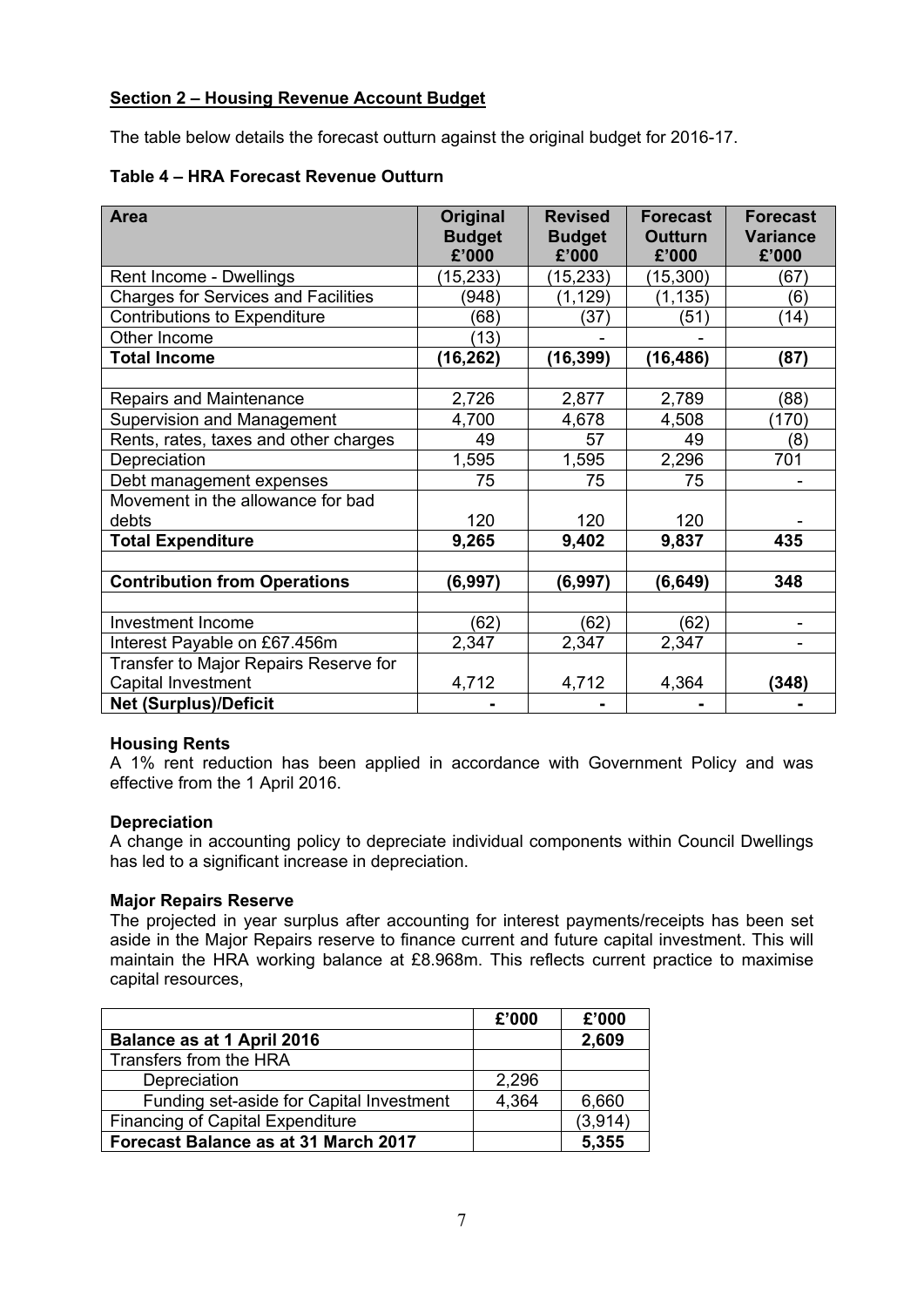## **Section 3 – Capital Budget**

This section reports on:

- Quarter Three outturn against 2016-17 approved capital programme, and
- Risks, issues and key messages.

# **Table 5 – Forecast Capital Outturn**

| <b>Project/Scheme</b>                                    | <b>Budget</b><br>£'000 | <b>Forecast</b><br><b>Outturn</b><br>£'000 | <b>Forecast</b><br><b>Variance</b><br>£'000 |
|----------------------------------------------------------|------------------------|--------------------------------------------|---------------------------------------------|
| <b>General Fund</b>                                      |                        |                                            |                                             |
| <b>ICT</b>                                               |                        | 184                                        | 184                                         |
|                                                          |                        |                                            |                                             |
| <b>Economic Development</b><br><b>Growth Fund</b>        | 50                     | 50                                         |                                             |
| <b>Broadband Lincs</b>                                   |                        | 36                                         | 36                                          |
|                                                          |                        |                                            |                                             |
| <b>Housing General Fund</b><br><b>Travellers Sites</b>   |                        | 330                                        |                                             |
| <b>Disabled Facilities Grants</b>                        |                        |                                            | 330                                         |
|                                                          | 325                    | 458                                        | 133                                         |
| Decent Homes Unfit and Disrepair<br><b>Welland Homes</b> | 75                     | 75<br>931                                  |                                             |
| <b>Total General Fund Programme</b>                      | 2,051                  |                                            | (1, 120)                                    |
|                                                          | 2,501                  | 2,064                                      | (437)                                       |
|                                                          |                        |                                            |                                             |
| <b>Housing Revenue Account</b>                           |                        |                                            |                                             |
| <b>Decent Homes</b>                                      | 3,783                  | 3,183                                      | (600)                                       |
| <b>Major Area Schemes</b>                                | 388                    | 408                                        | 20                                          |
| <b>ICT</b>                                               | 98                     | 28                                         | (70)                                        |
| Aids and Adaptations                                     | 450                    | 250                                        | (200)                                       |
| Affordable Housing                                       |                        |                                            |                                             |
| <b>New Build</b>                                         | 1,375                  | 65                                         | (1310)                                      |
| <b>Purchase of Units</b>                                 | 920                    |                                            | (920)                                       |
| Buy Back - Shared Ownership                              | 165                    |                                            | (165)                                       |
| <b>Total Housing Revenue Account Programme</b>           | 7,179                  | 3,934                                      | (3, 245)                                    |
|                                                          |                        |                                            |                                             |
| <b>Total Programme</b>                                   | 9,680                  | 5,998                                      | (3,682)                                     |
|                                                          |                        |                                            |                                             |
| <b>Financing</b>                                         |                        |                                            |                                             |
| Borrowing - Welland Homes                                | (2,051)                | (931)                                      | 1,120                                       |
| <b>Capital Receipts</b>                                  | (873)                  | (204)                                      | 611                                         |
| <b>Grants and Contributions</b>                          | (400)                  | (863)                                      | (463)                                       |
| <b>Major Repairs Reserve</b>                             | (6, 306)               | (3, 914)                                   | 2,392                                       |
| Direct Revenue Financing General Fund                    | (50)                   | (86)                                       | (36)                                        |
| <b>Total Financing</b>                                   | (9,680)                | (5,998)                                    | 3,682                                       |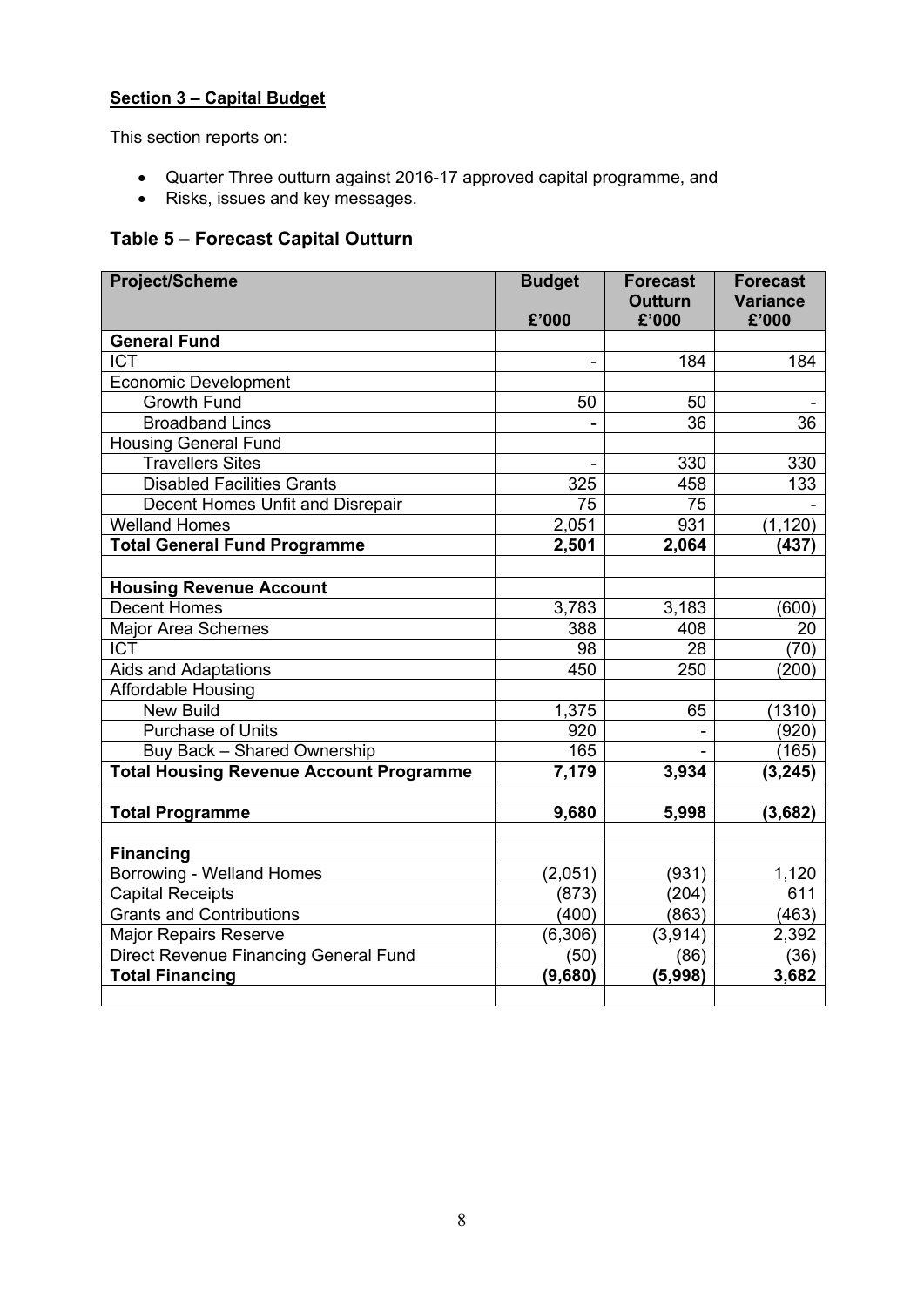## **Table 6 - Explanation of variance and required slippage**

| <b>Project/Scheme</b>               | <b>Slippage</b><br>from<br>2015/16<br>£'000 | Over/<br>(under)<br>spend<br>£'000 | <b>Slippage</b><br>into<br>2017-18<br>£'000 | <b>Explanation/Comments</b>                                                                                                                                                                                                            |
|-------------------------------------|---------------------------------------------|------------------------------------|---------------------------------------------|----------------------------------------------------------------------------------------------------------------------------------------------------------------------------------------------------------------------------------------|
| <b>General Fund</b>                 |                                             |                                    |                                             |                                                                                                                                                                                                                                        |
| <b>ICT</b>                          | 305                                         | 61                                 | (182)                                       | Projects currently on hold awaiting SHDC ICT infrastructure Strategy<br>(105k). Estimated 166k forecast assumed for Infrastructure review<br>agreed at Council in December 2016. Digital Vision project to be slipped<br>into 2017/18. |
| <b>Assets and Property</b>          | 28                                          |                                    | (28)                                        | 15-16 Council Chamber Digital/Audio Equipment upgrade. Project<br>currently on hold due to Priory Road Project and as a result requests the<br>transfer of £28k to 2017/2018.                                                          |
| <b>Economic Development</b>         |                                             |                                    |                                             |                                                                                                                                                                                                                                        |
| <b>Broadband Lincs</b>              | 36                                          |                                    |                                             | The Lincolnshire Broadband project is in progress with measured<br>installations 94% complete. The remaining cost to the scheme is due to<br>be paid before the 31 <sup>st</sup> March 2017                                            |
| <b>Housing General Fund</b>         |                                             |                                    |                                             |                                                                                                                                                                                                                                        |
| <b>Travellers Sites</b>             | 408                                         |                                    | (78)                                        | The Spalding Travellers site project is in progress. There is a temporary<br>site to be constructed in Long Sutton and this is due to commence in<br>April 2017 following consultation.                                                |
| <b>Disabled Facilities Grants</b>   | 133                                         |                                    |                                             | Increase in processing applications and requests in 16-17                                                                                                                                                                              |
| <b>Welland Homes</b>                |                                             |                                    | (1, 120)                                    | Expected outturn for 2016/2017 £931k to enable the purchase of 14 units<br>to be completed before March 2017. The balance is requested to be<br>transferred to 2017/2018.                                                              |
| <b>Total General Fund Programme</b> | 910                                         | 61                                 | (1, 408)                                    |                                                                                                                                                                                                                                        |
|                                     |                                             |                                    |                                             |                                                                                                                                                                                                                                        |
| <b>Housing Revenue Account</b>      |                                             |                                    |                                             |                                                                                                                                                                                                                                        |
| <b>Decent Homes</b>                 |                                             | (600)                              |                                             | Kitchen and Bathroom contract start date delayed resulting in a £500k<br>underspend. Central Heating is expected to be £100k underspent at the<br>end of the year.                                                                     |
| <b>Major Area Schemes</b>           |                                             | 20                                 |                                             | Additional costs in relation to site variations on The Square                                                                                                                                                                          |
| <b>ICT</b>                          |                                             | (70)                               |                                             | PIMMS (Asset Management Software) budget no longer required as<br>costs accrued in 15-16                                                                                                                                               |
| Aids and Adaptations                |                                             | (200)                              |                                             | Increase in cases which are not practical for adaption.                                                                                                                                                                                |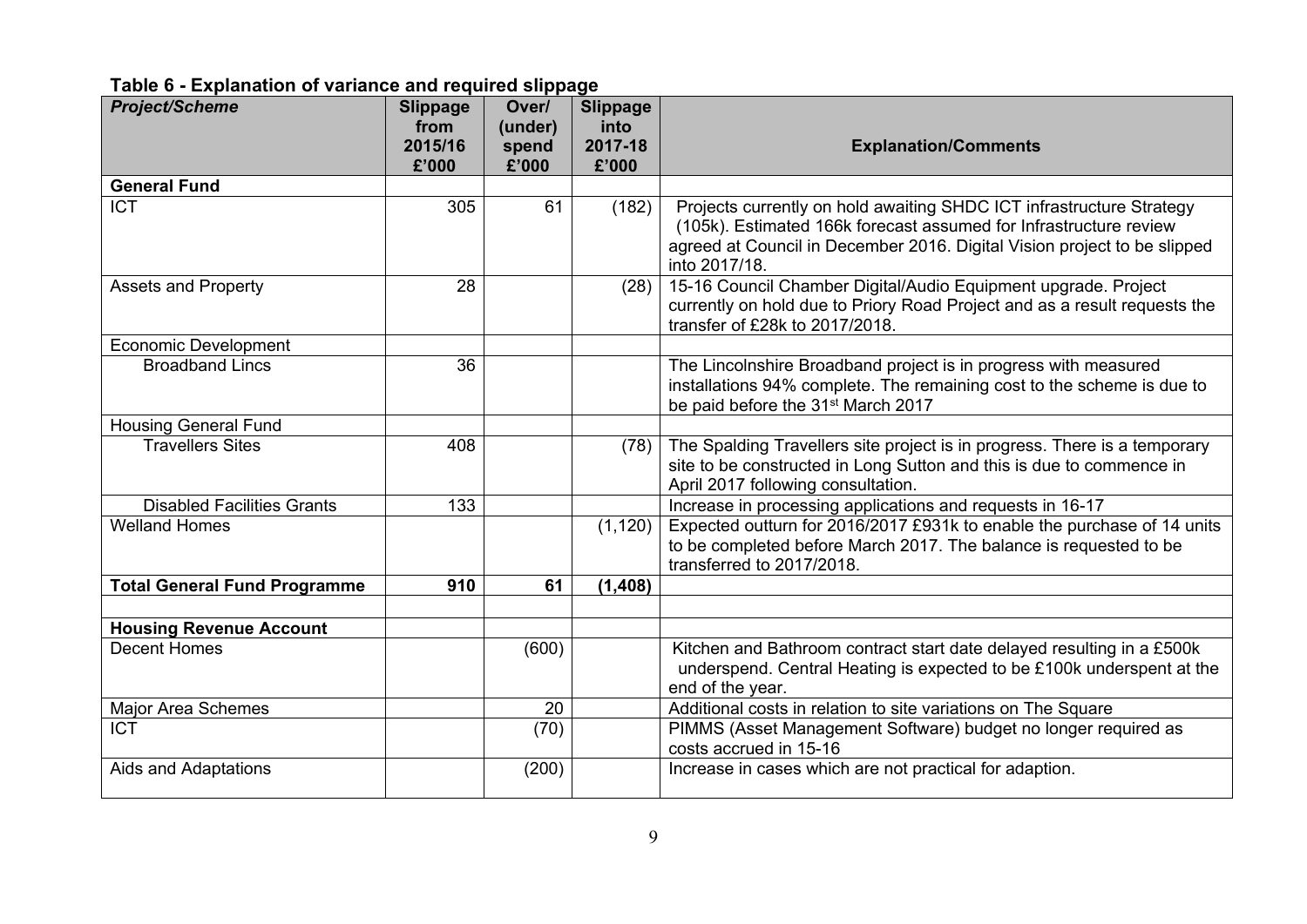| <b>Project/Scheme</b>            | <b>Slippage</b><br>from<br>2015/16<br>£'000 | Over/<br>(under)<br>spend<br>£'000 | <b>Slippage</b><br>into<br>2017-18<br>£'000 | <b>Explanation/Comments</b>                                                                                                                                                                                                                        |
|----------------------------------|---------------------------------------------|------------------------------------|---------------------------------------------|----------------------------------------------------------------------------------------------------------------------------------------------------------------------------------------------------------------------------------------------------|
| <b>Affordable Housing</b>        |                                             |                                    |                                             |                                                                                                                                                                                                                                                    |
| New Build                        |                                             |                                    | (1, 310)                                    | Delay in the approval to progress the scheme/rehome the tenants on<br>Weston Redevelopment Scheme. Building contract period expected to<br>be between September 2017 and December 2018. Request for budget<br>variance to be slipped into 2017-18. |
| <b>Purchase of Units</b>         |                                             |                                    | (920)                                       | Officers are presently developing a number of proposals that will bring<br>about opportunities for the council to invest its capital affordable housing<br>budgets into new stock that will service the council's Housing Revenue<br>Account.      |
| <b>Buy Back Shared Ownership</b> |                                             | (165)                              |                                             | Please see above                                                                                                                                                                                                                                   |
| <b>Total HRA Programme</b>       |                                             | (1,015)                            | (2, 230)                                    |                                                                                                                                                                                                                                                    |
|                                  |                                             |                                    |                                             |                                                                                                                                                                                                                                                    |
| <b>Total Programme</b>           | 910                                         | (954)                              | (3,638)                                     |                                                                                                                                                                                                                                                    |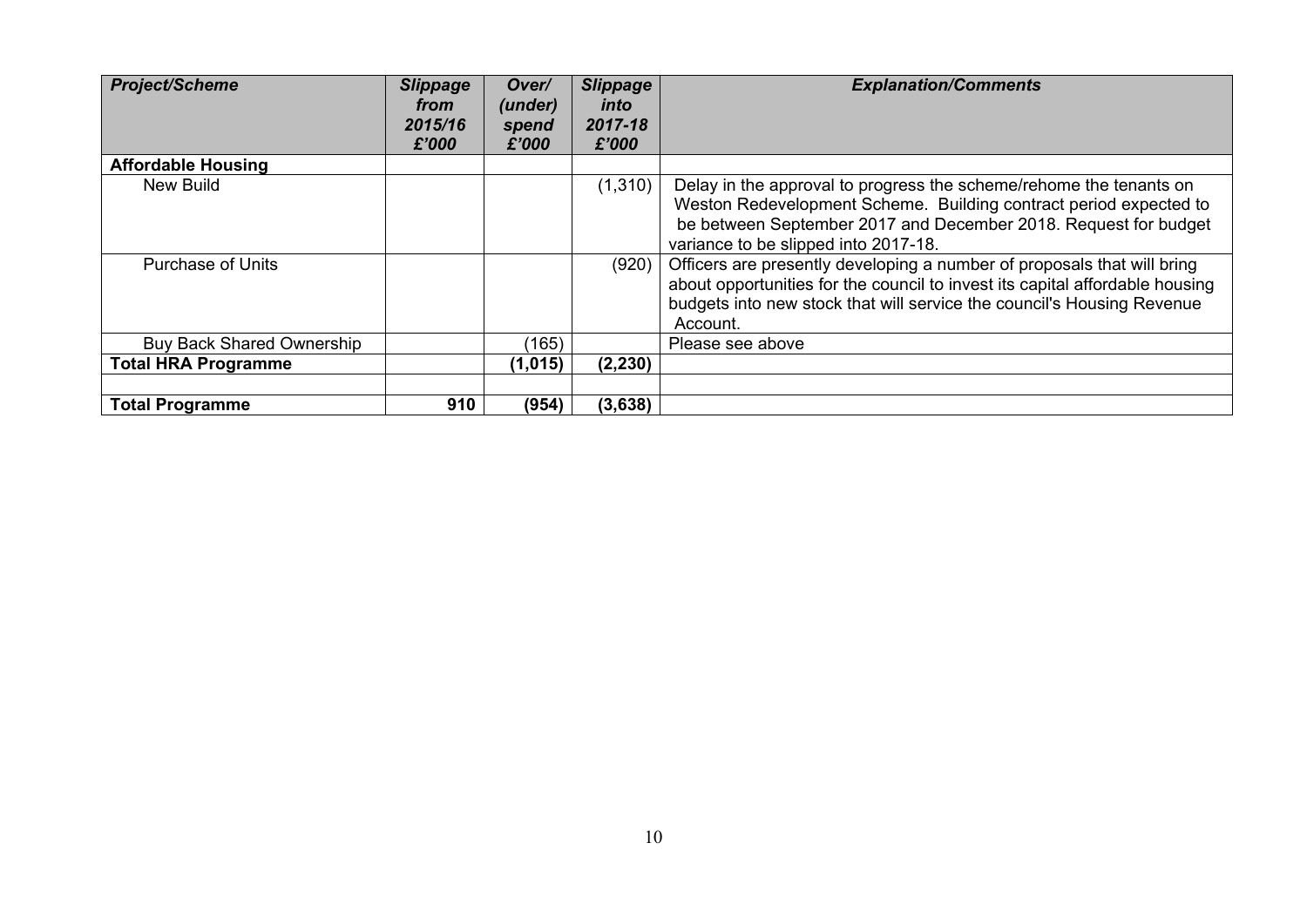## **Section 4 – Treasury**

This section reports on:

- Security, Liquidity and Yield of Investment portfolio
- Current Debt Position
- Risks, issues and key messages

### **Security**

The Council has not adopted any formal benchmarks for the management of risk as Officers believe that decisions on counterparties and maximum investment levels are adequate to monitor the current and trend positions and amend the operational strategy to manage risk as conditions change. The Council uses the creditworthiness service provided by Capita Asset Services which provides a maximum duration for investments depending on the colour rating calculated for each financial institution.

All investments held by the Council were within the recommended maximum duration at the time the investment was made.



The chart below shows how the Council's funds are spread between differing counterparties.

## **Liquidity**

### **Cash**

On 27<sup>th</sup> July 2016 Council approved an interim change to the Treasury Management Strategy. It was agreed that as funds were returned from counterparties they will be reinvested for a maximum period of 1 month while cash flow requirements for Welland Homes were being finalised.

The Section 151 Officer was also given delegated authority to amend counterparty limits to accommodate the additional balances held on a short term basis. As at 31st December 2016 the only limit that has been increased is the CCLA Money Market Fund which has been increased from £5m to £10m.